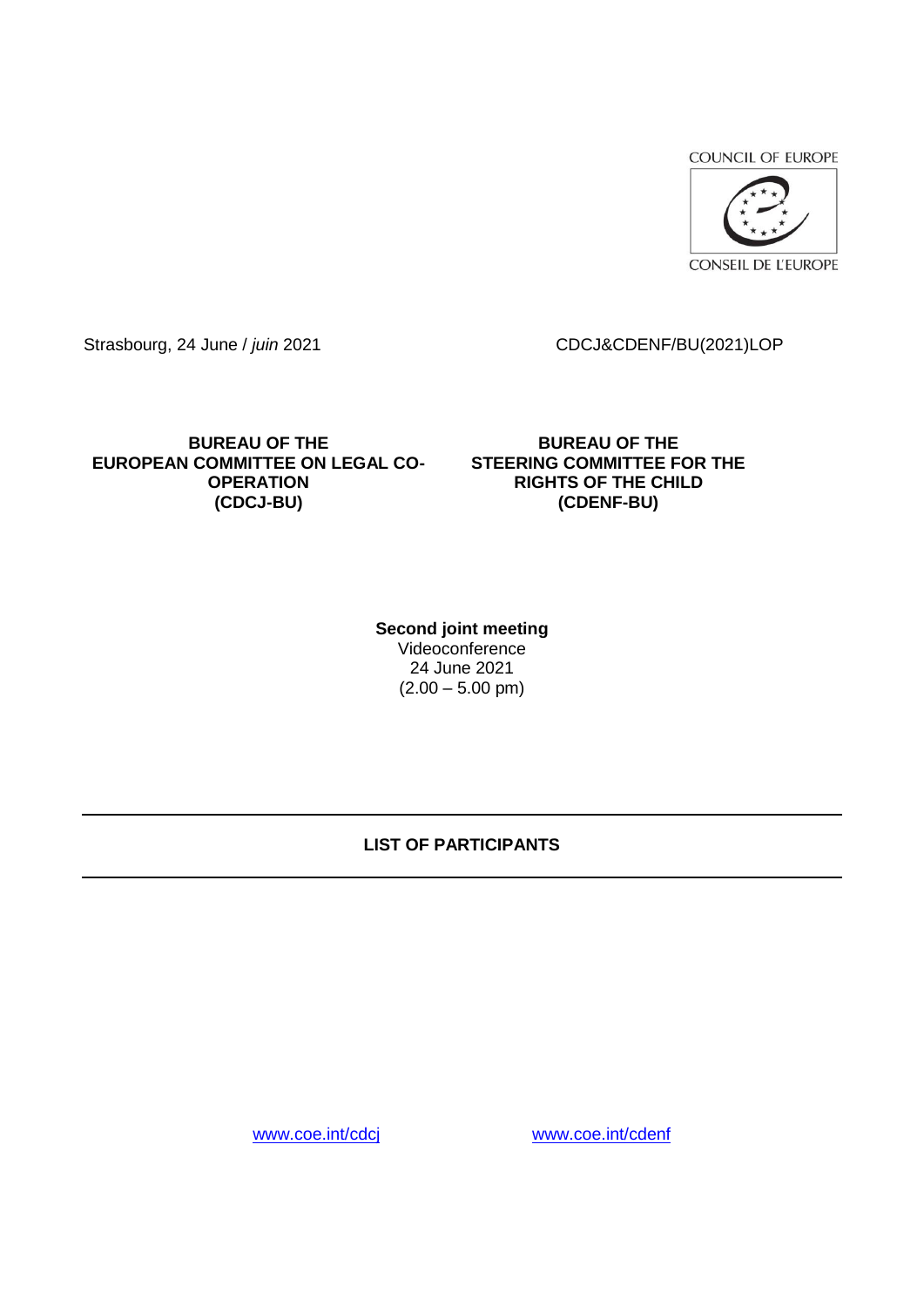## **MEMBERS OF THE CDCJ BUREAU /**  *MEMBRES DU BUREAU DU CDCJ*

## **CZECH REPUBLIC** */ REPUBLIQUE TCHÈQUE*

# **Zuzana FIŠEROVÁ**

**Director** International Department for Civil Matters Ministry of Justice

#### *GERMANY / ALLEMAGNE*

**Christoph HENRICHS (apologized** */ excusé)* (Vice-Chair / *Vice-président)* Head of Section International Law Law of International Organisations Federal Ministry of Justice and Consumer Protection

## **PORTUGAL**

### **João Arsénio de OLIVEIRA**

(Chair / *Président)* Head of Department, Deputy Director Directorate General for Justice Policy Ministry of Justice

#### **SWEDEN** */ SUÈDE*

**Signe ÖHMAN (apologized** */ excusée)* **Director** Division for EU Affairs Ministry of Justice

#### **SWITZERLAND** */ SUISSE*

#### **Rodrigo RODRIGUEZ**

Avocat, Conseiller juridique Domaine de direction Droit privé Département fédéral de justice et police (DFJP) Office fédéral de la Justice (OFJ)

#### **UNITED KINGDOM** */ ROYAUME-UNI*

**Eral KNIGHT** Head of European Civil and Private International Law Team Europe Division Ministry of Justice

# **OTHER PARTICIPANTS /**

*AUTRES PARTICIPANTS* 

#### **IRELAND** */ IRLANDE*

**Seamus CARROLL (Chair of the CJ/ENF-ISE /** *Président du CJ/ENF-ISE)*

## **MEMBERS OF THE CDENF BUREAU /**  *MEMBRES DU BUREAU DU CDENF*

#### **BELGIUM /** *BELGIQUE*

**Joost VAN HAELST**  Children's Rights Policy Officer Department for Culture, Youth and Medias Flemish Government

#### **GREECE** */ GRÈCE*

**Maria-Andriani KOSTOPOULOU**  (Chair / *Présidente*) Attorney at Law Supreme Court

#### **PORTUGAL**

#### **Rosário FARMHOUSE**

President of the National Commission for the Promotion of the Rights and the Protection of Children and Young People

#### *SLOVENIA / SLOVÉNIE*

**Ružica BOŠKIĆ**  Secretary, Ministry of Labour, Family Social Affairs and Equal Opportunities

#### **ESTONIA** */ ESTONIE*

**Hanna VSEVIOV (apologized** */ excusée)* Head of Department Children and Families Department Ministry of Social Affairs